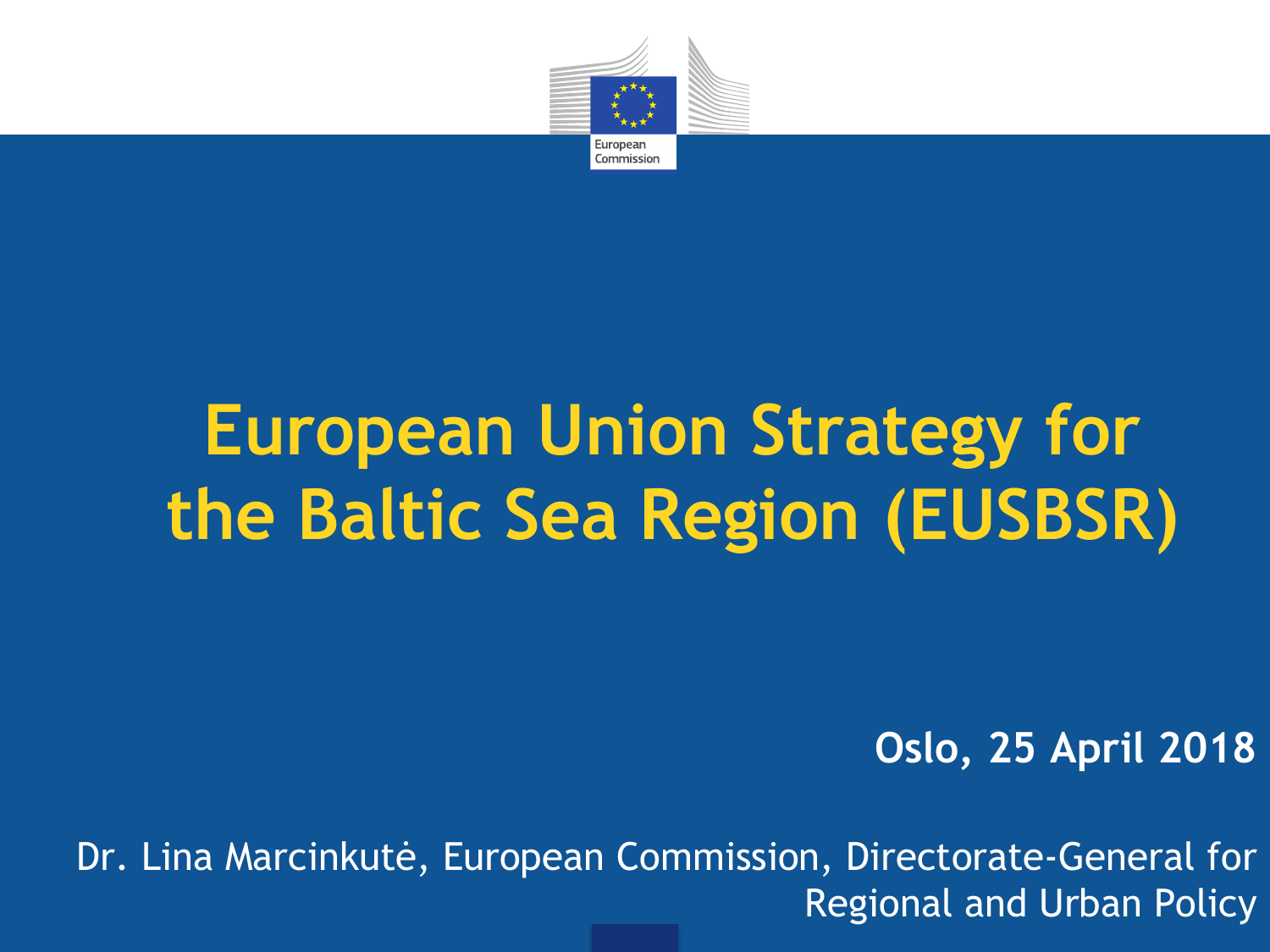

# **EUSBSR:**

• **Unites 8** EU Member States

• **Represents 80 million** inhabitants or nearly **16%** of the EU population

• **Welcomes** cooperation with non-EU countries in actions and projects of common interest

• **3** NOs/YES rule

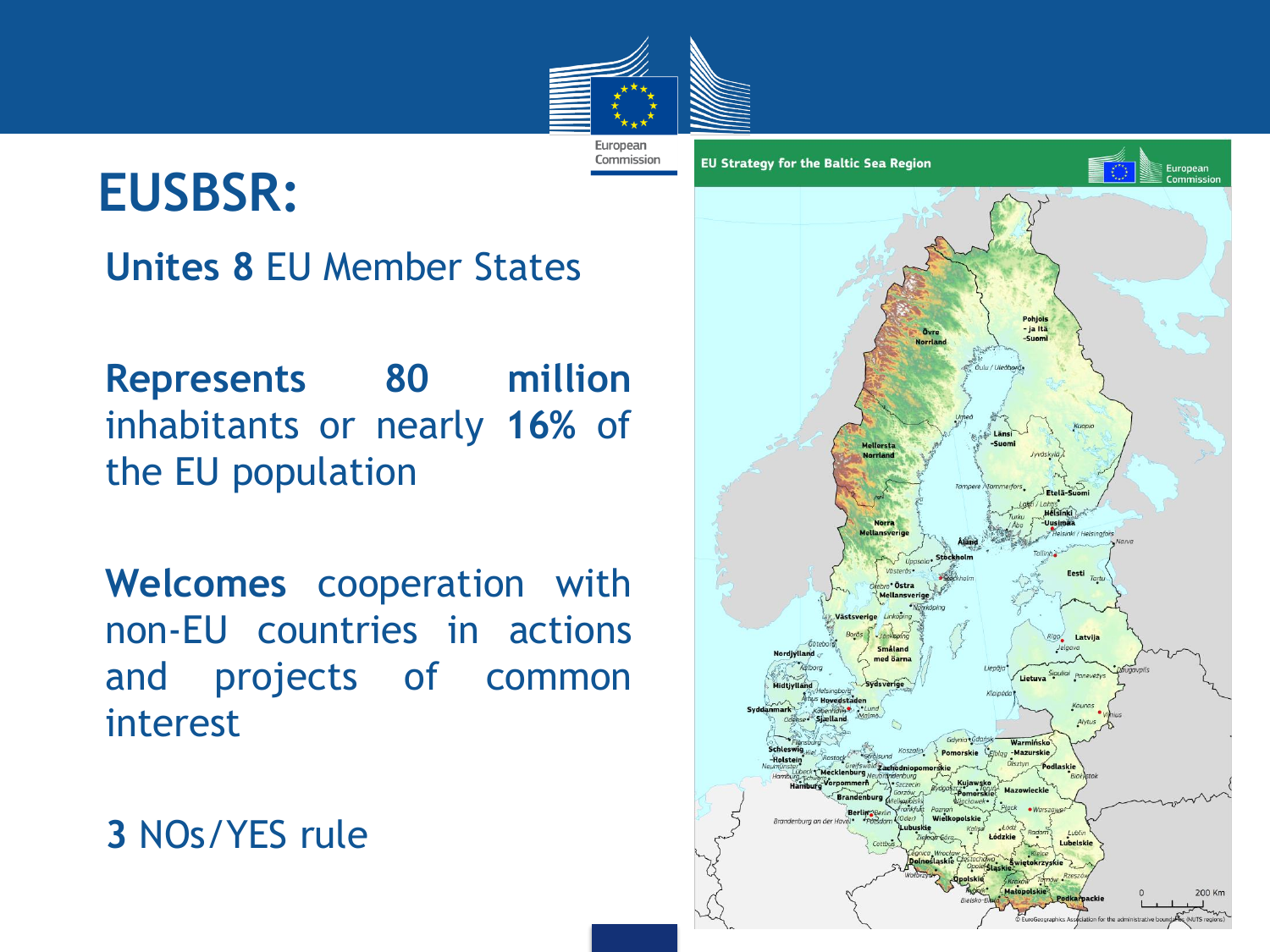

# **Why?**

### *'Turn your obstacles into opportunities and your problems into possibilities'.*

### *Roy T. Bennett*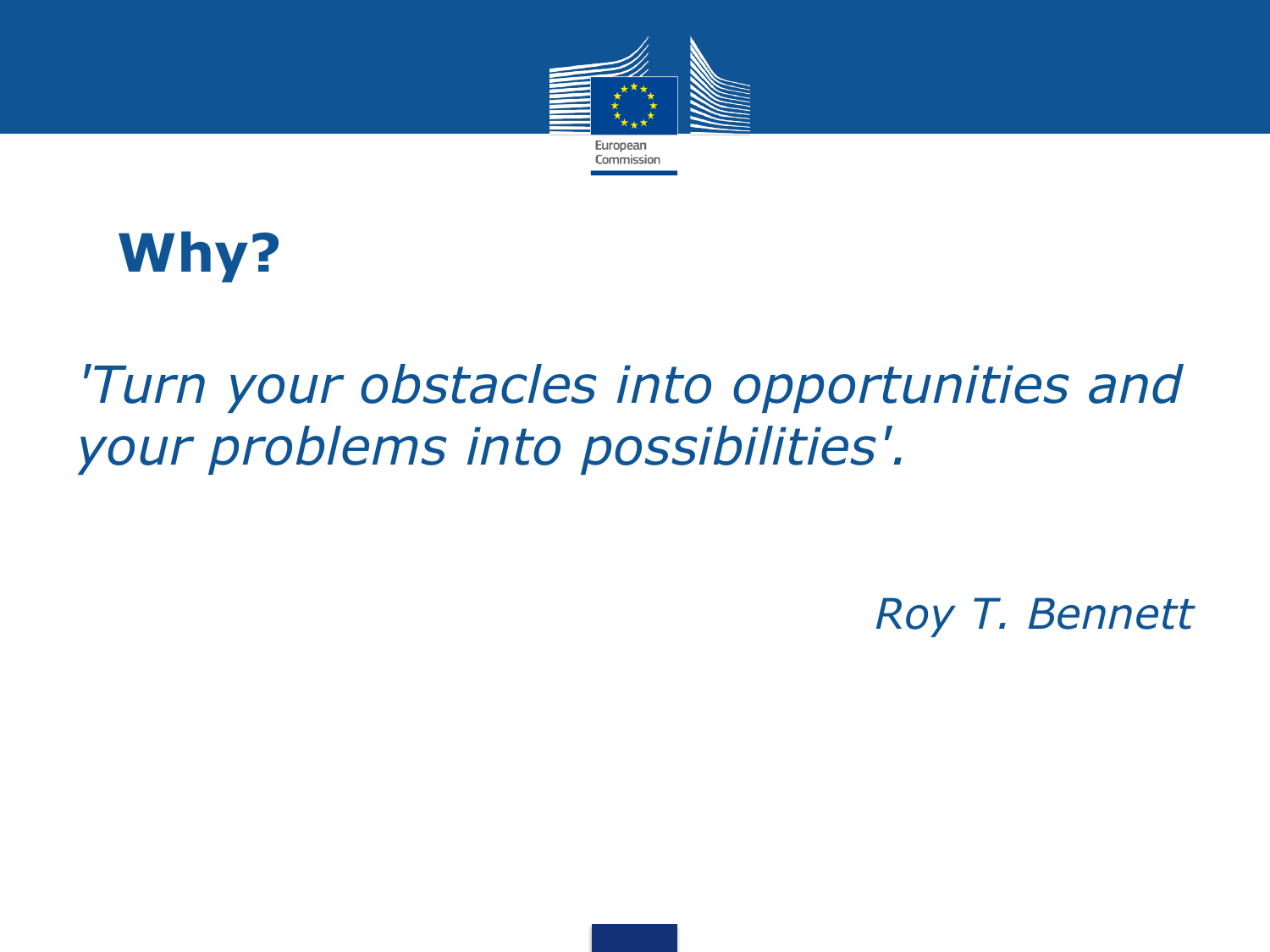

### **EUSBSR objectives and sub-objectives:**

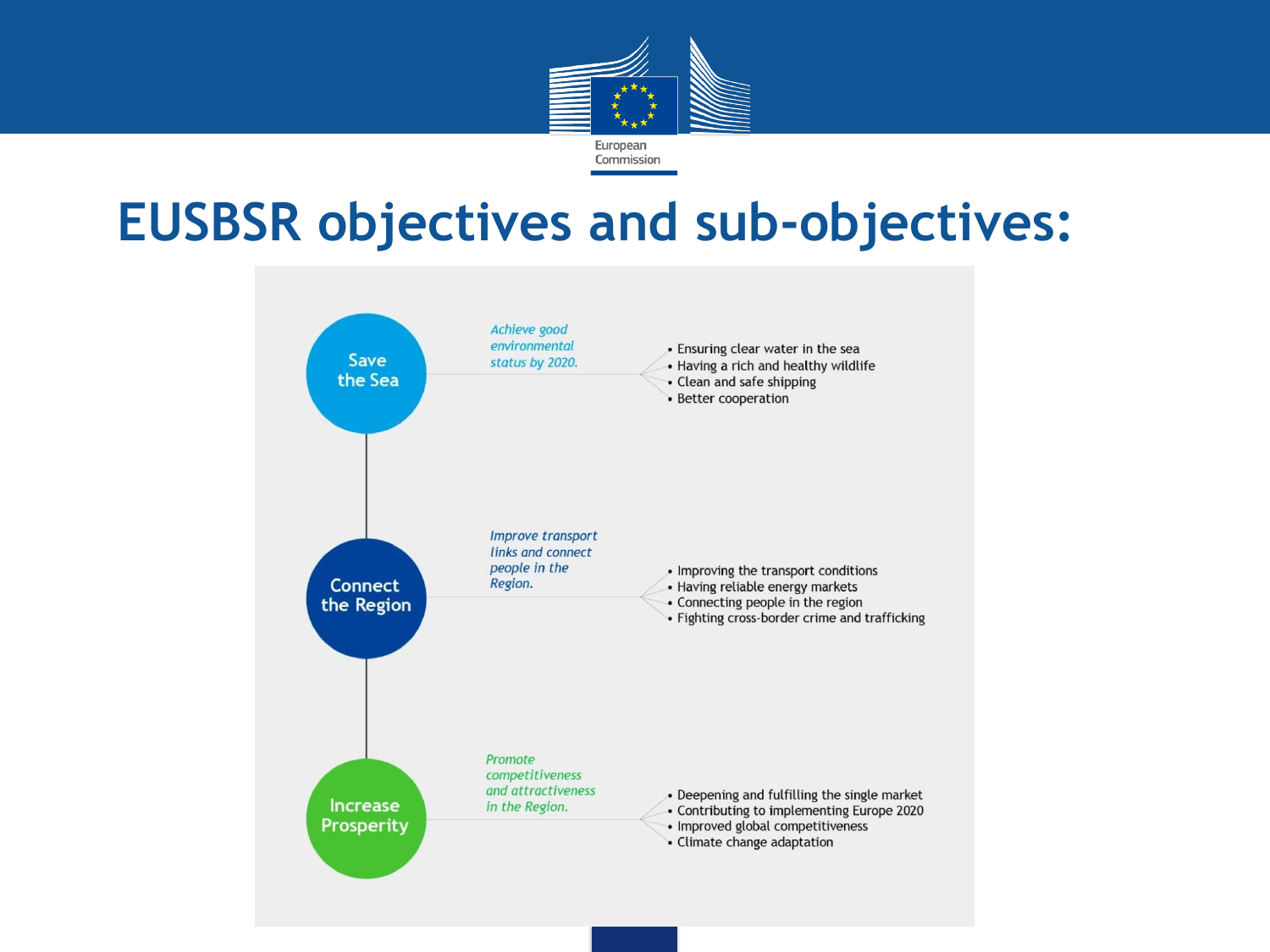

### **EUSBSR thematic areas:**

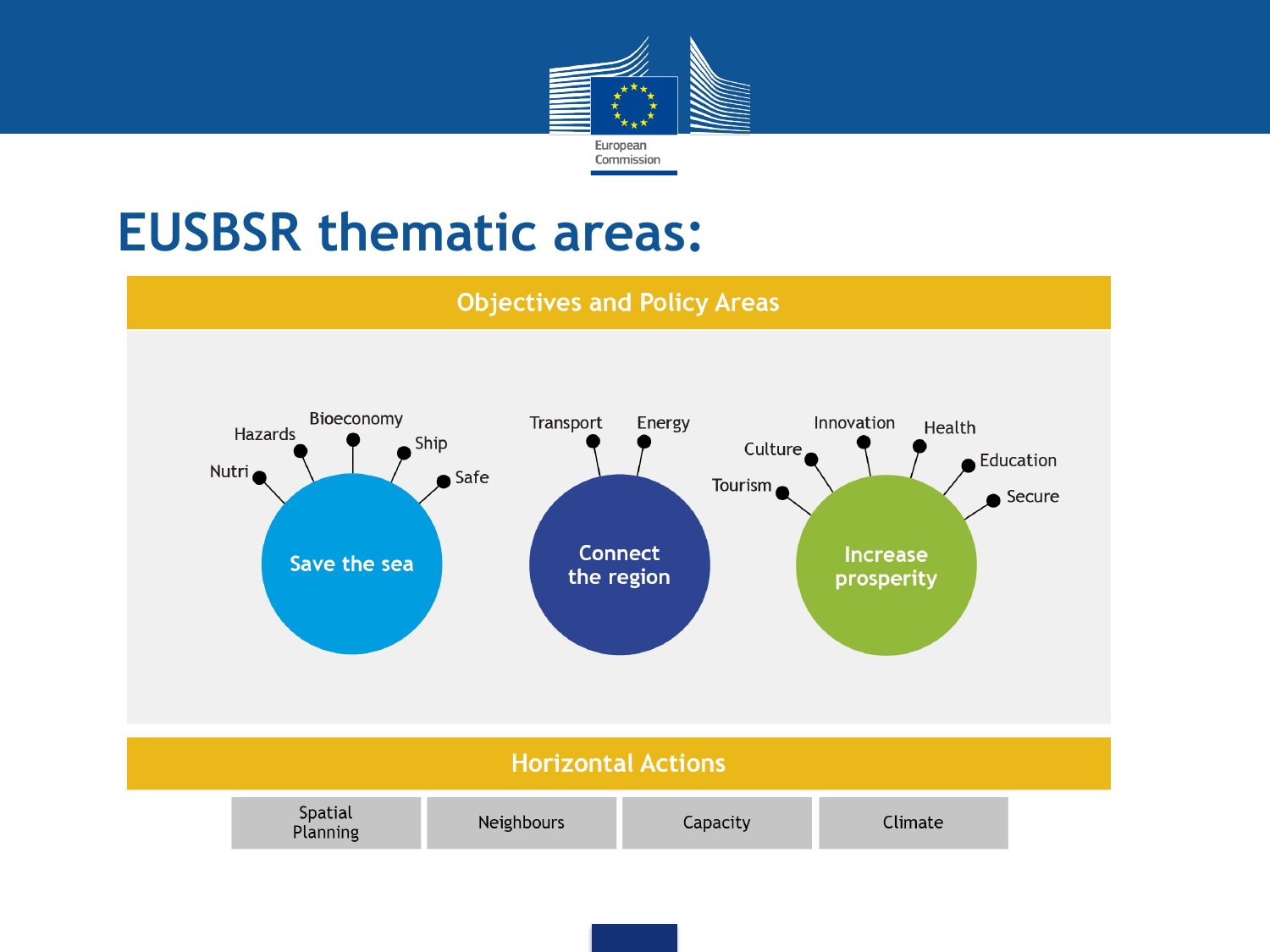

### **EUSBSR governance:**

#### **Governance system of the EUSBSR**

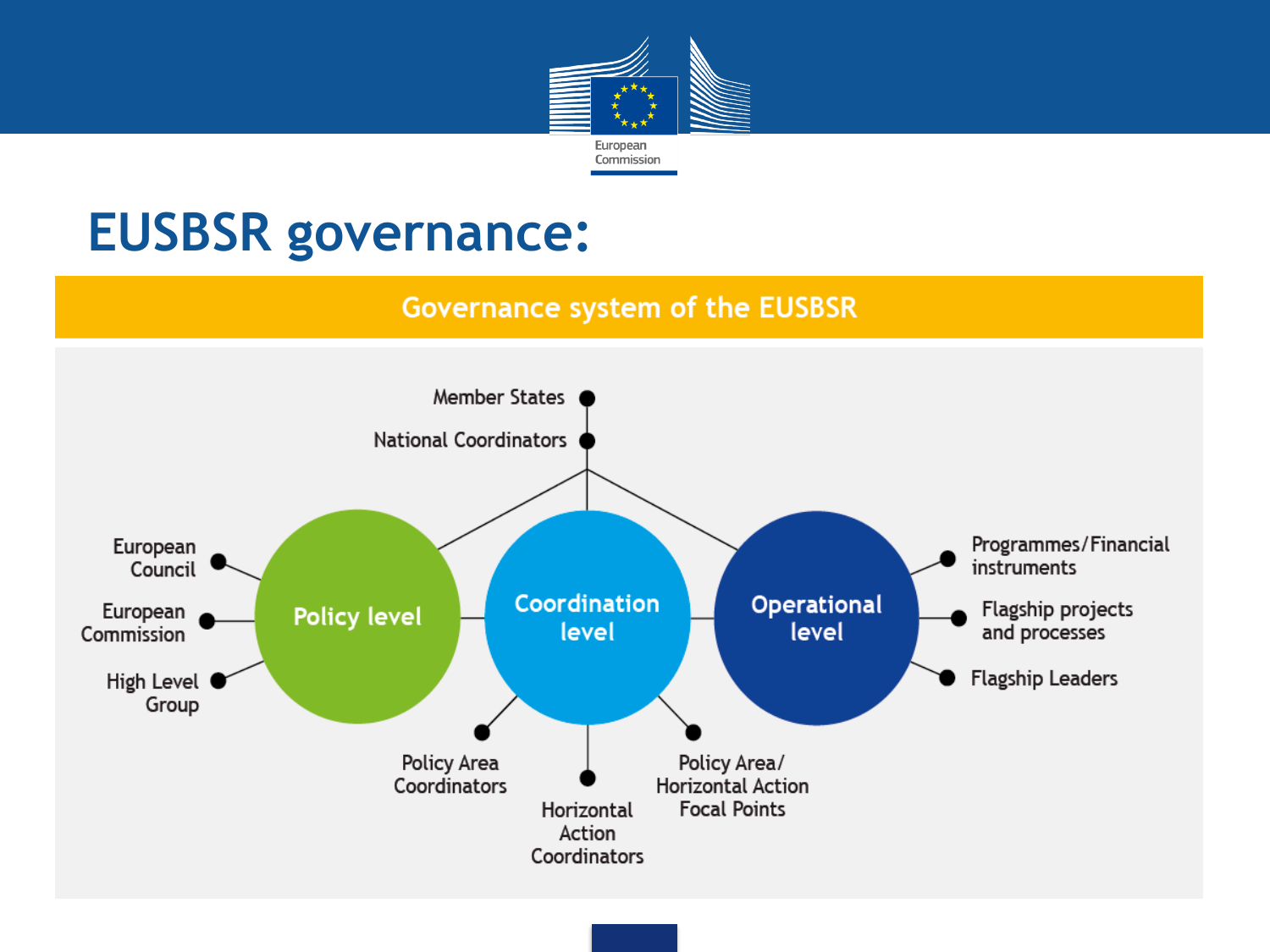

### **Rotating chairmanship of National Coordinators Group:**

| <b>Estonia</b> | 1 July 2017 - 30 June 2018 |
|----------------|----------------------------|
| Denmark        | 1 July 2018 - 30 June 2019 |
| Finland        | 1 July 2019 - 30 June 2020 |
| Germany        | 1 July 2020 - 30 June 2021 |
| Lithuania      | 1 July 2021 - 30 June 2022 |
| Sweden         | 1 July 2022 - 30 June 2023 |
| Latvia         | 1 July 2023 - 30 June 2024 |
| Poland         | 1 July 2024 - 30 June 2025 |

### **Order of organisation of the EUSBSR Annual Fora:**

| <b>Estonia</b> | 2018 |
|----------------|------|
| Poland         | 2019 |
| Denmark        | 2020 |
| Lithuania      | 2021 |
| Finland        | 2022 |
| Latvia         | 2023 |
| Sweden         | 2024 |
| Germany        | 2025 |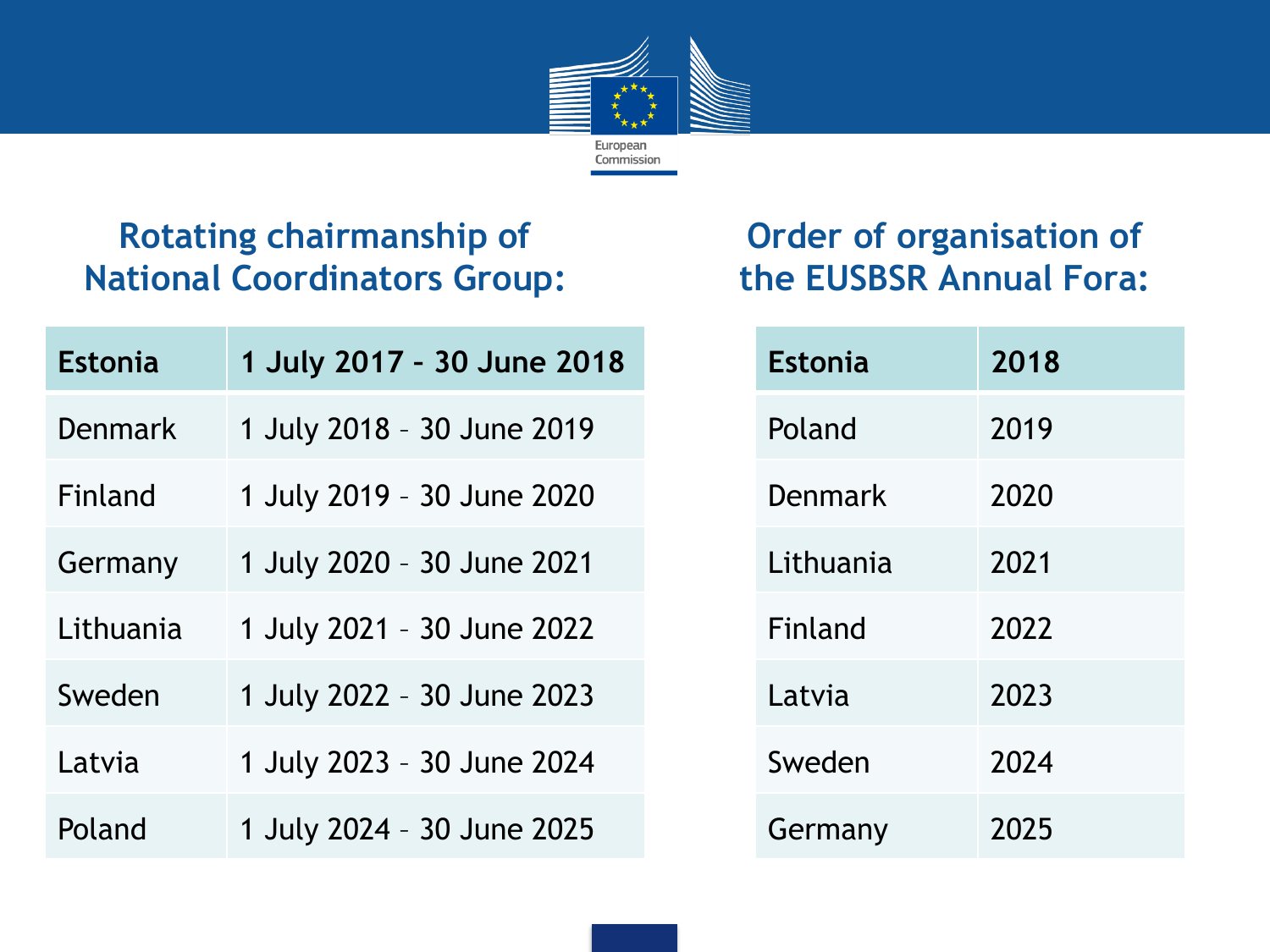

# **Various results have been achieved so far…:**

- ❖ policy shaping and development;
- $\dots$  better implementation of existing legislation;
- ❖ further development of synergies and complementarities;
- enhanced cooperation and coordination at all levels;
- $\dots$  **new macro-regional importance projects and initiatives.**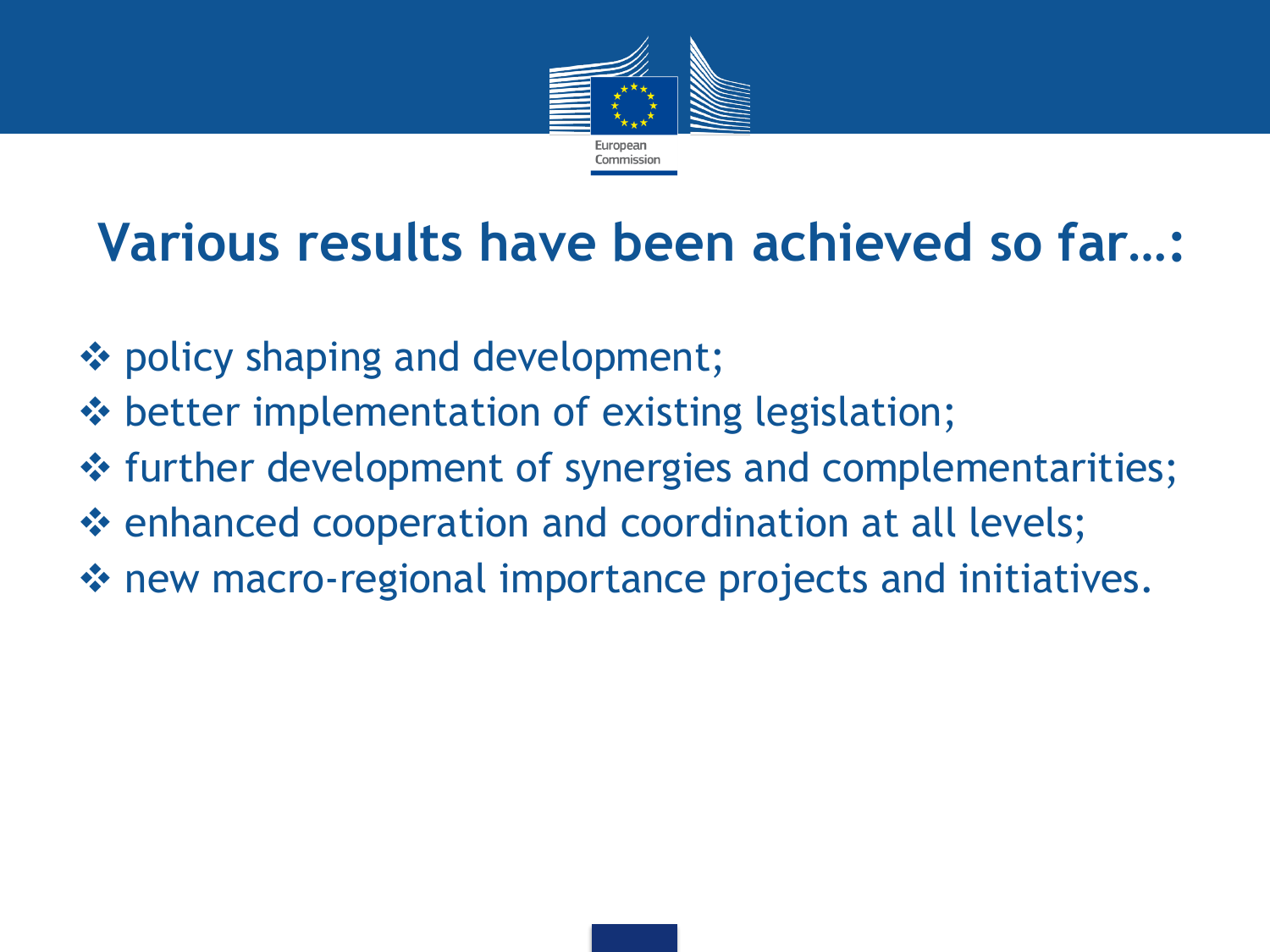

# **In order to better use the potential of the EUSBSR…**

- political commitment should be translated into sufficient administrative support;
- $\triangle$  the Strategy has to become an integral part of different policies;
- governance system and implementation structures need to be strengthened;
- ❖ visibility of the Strategy needs to be enhanced;
- **\*** need to invest in competence and capacity building of key stakeholders.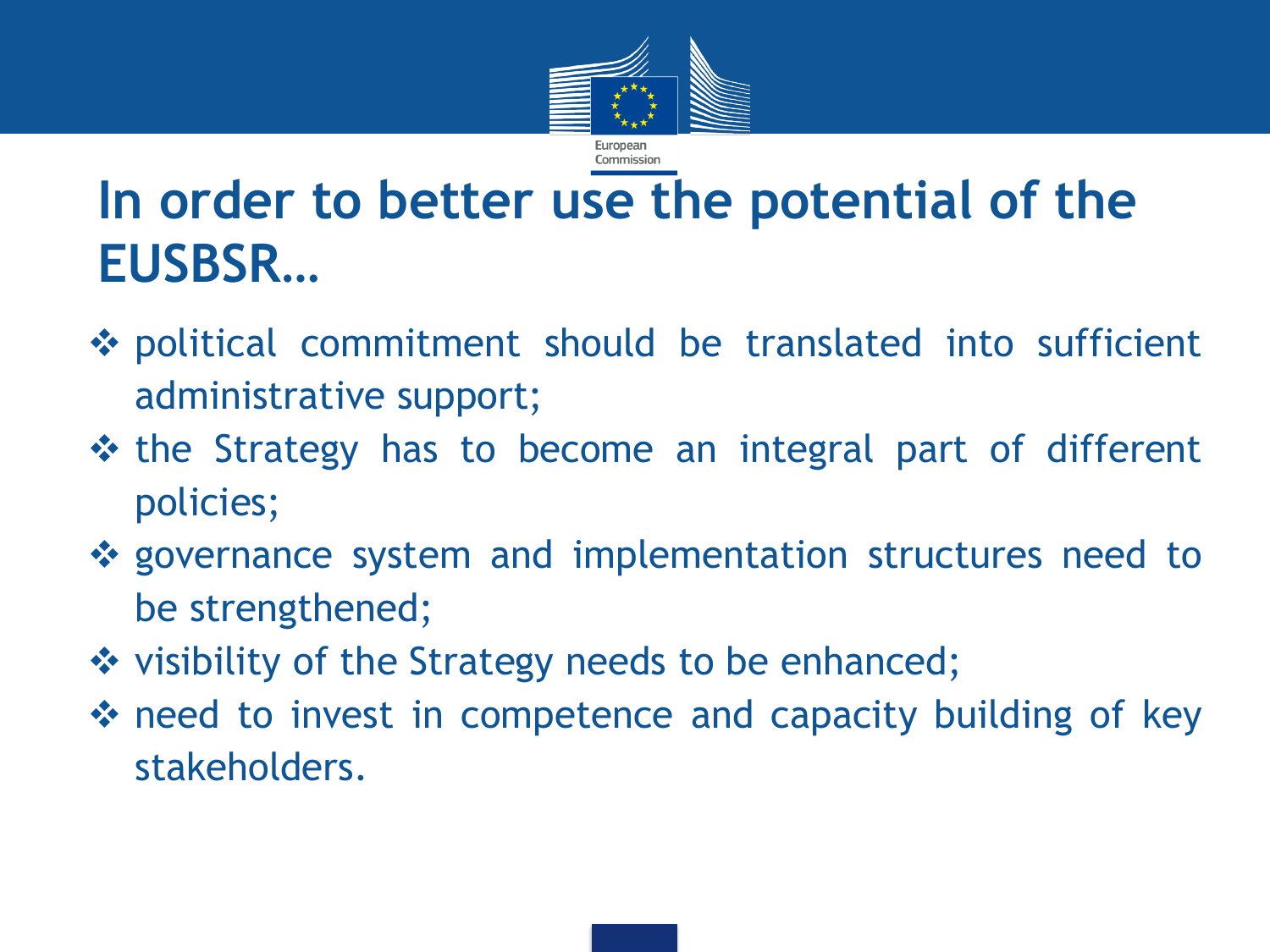

## **Norway and the EUSBSR**

Norwegian partners are involved in the implementation of **21 ongoing flagships** *(as of April 2018)*

**12 thematic areas** covered: Bioeconomy, Culture, Education, Energy, Hazards, Innovation, Nutri, Safe, Secure, Ship, Transport and Climate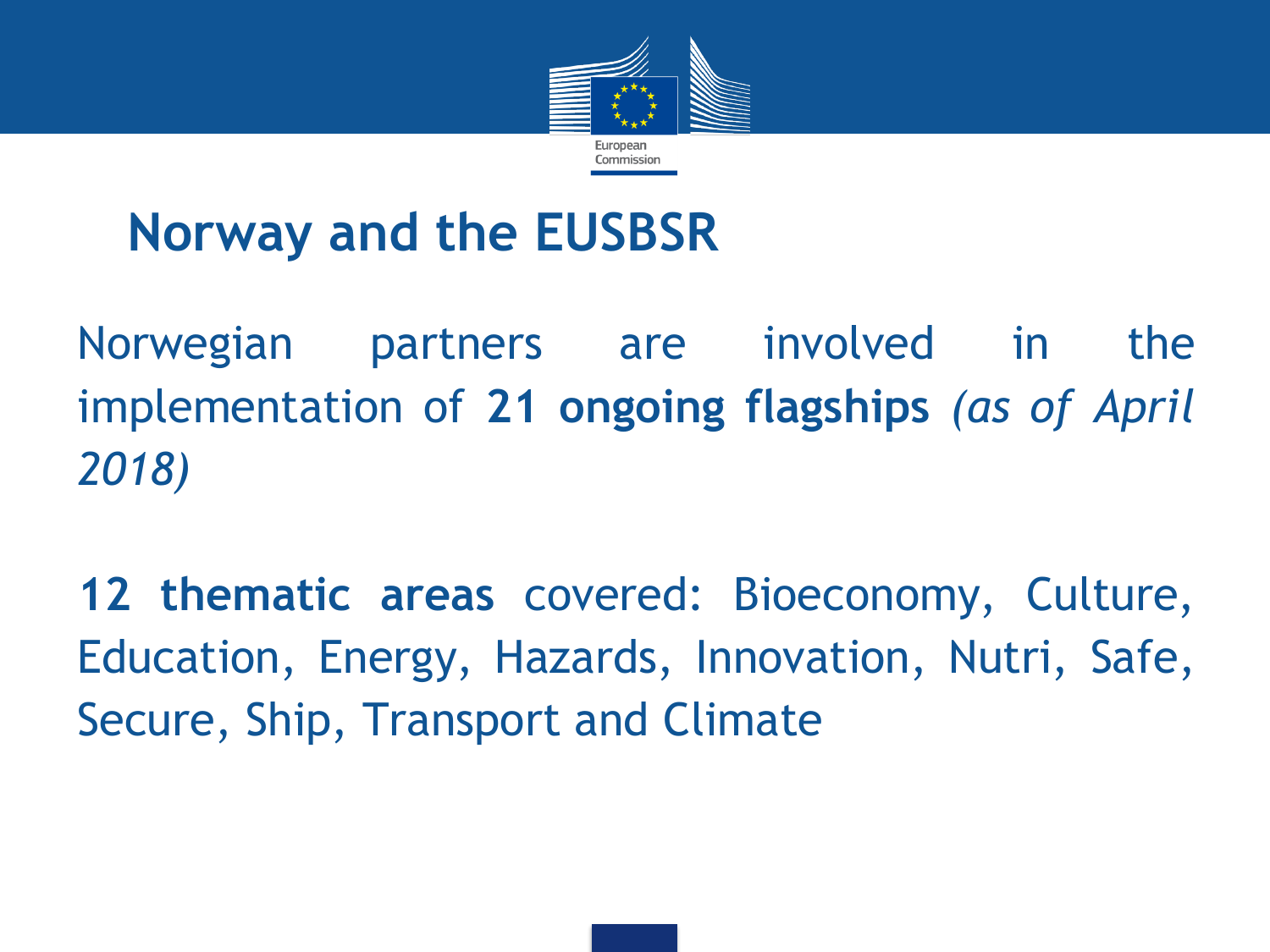



- 9 th Annual Forum of the EUSBSR on **4-5 June 2018** in Tallinn, Estonia
- 10th Annual Forum of the EUSBSR on **12-13 June 2019** in Gdańsk, Poland
- ❖ 2<sup>nd</sup> Commission report on the implementation of EU macro-regional strategies (December 2018)
- **EXA Revision of the Action Plan of the EUSBSR**